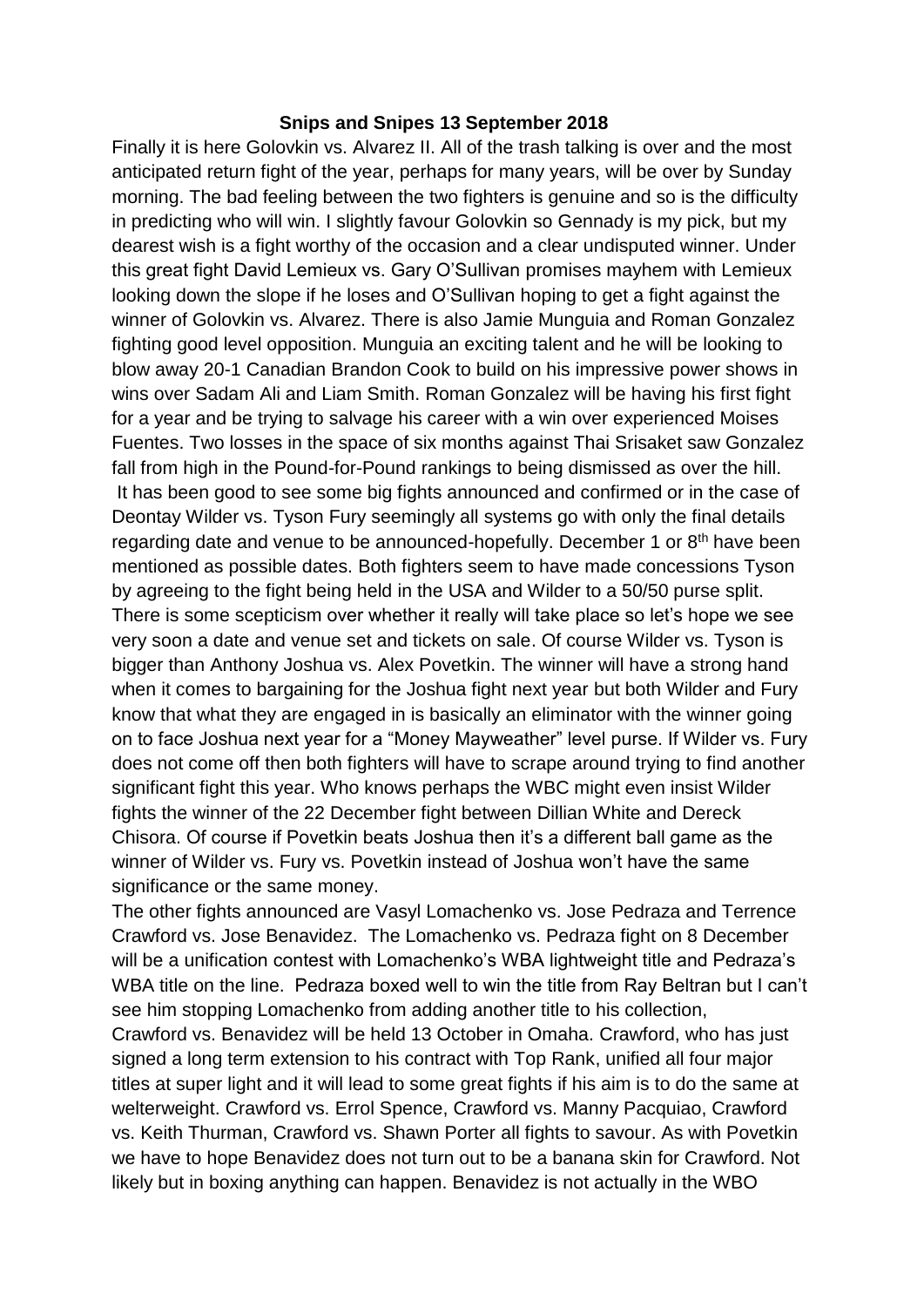ratings right now. That is because he is No 1 with the WBA and sanctioning bodies tend to omit a fighter if he is in the mandatory spot in another sanctioning body's ratings but the next set of WBO ratings will soon solve that little detail. Both Crawford and the 6'2" Benavidez were top class amateur but their time at the top did not coincide. In 2006 Crawford won a silver medal at the National Golden Gloves and a gold medal at the National Police Athletic League Championships. He turned pro after failing to make the US Team for the 2008 Olympics. In 2009 Benavidez won a gold medal at the National Golden Gloves and a silver medal at the US national Championships. Interestingly in winning a bronze medal at the 2006 US National Championships Crawford beat Mikey Garcia 18-7 but lost to Danny Garcia 20-21. He did beat Danny Garcia in another tournament that year but lost to Cuban Yordenis Ugas which ended his hopes of a place at the 2007 Pan American Games. At the 2006 US National Championships you could have seen Crawford vs. Mikey Garcia and Crawford vs. Danny Garcia in the space of a couple of days for a few dollars entrance fee. Now they would be million dollar fights. In those 2006 Championships you could have watched Rau'shee Warren, Gary Russell, Danny Garcia, Demetrius Andrade and Daniel Jacobs who took gold medals and went on to win world titles and Crawford, Keith Thurman Edwin Rodriguez and Shawn Estrada who won bronze and Mikey Garcia, Casey Ramos, Mason Menard, Sadam Ali, Charles Hatley, Hank Lundy, Brad Solomon, Abraham Han. Jorge Diaz, Jessie Belmontes and Ray Robinson who went home empty handed. All for just a few dollars. A real bargain. After the results at the weekend the situation in the welterweight division became even more interesting but no easier to predict. IBF champion Errol Spence is in a situation where he can make a voulantary defence. The No 1 spot in the IBF ratings was vacant until Yordenis Ugas beat Cesar Barrionuevo on Saturday. Previously Ugas could not go to No 1 as he had not beaten a rated fighter but in the crazy sanctioning body world he can now be No 1for beating No11. Shawn Porter, the new WBC champion, has been challenged by Spence but is not taking the bait with Porter's father throwing Keith Thurman, Danny Garcia again, Terrence Crawford and Spence in the mix and saying that they will decide what Porter does next. There has been a suggestion that the WBC might make Ugas Porter's mandatory but how can they jump a guy who was No 9 to No 1 for beating a guy who was No 8 escapes meoh just a minute that's exactly what the IBF will now do with Ugas! Notable absentees from the discussions are Crawford's mandatory contender Custio Clayton and also Manny Pacquiao and Amir Khan. In an Instagram post Pacquiao threatened Top Rank with legal action over alleged non-payment of monies due to him from the US rights to his fight with Lucas Matthysse. That situation has been resolved. Pacquiao is seeing his options shrink for with fights very recently completed or scheduled for Porter, Garcia, Thurman, Spence and Crawford they are all "unavailable" right now. Obviously that could work in Khan's favour. Any fight with Pacquiao in it is a big fight for big money and Pacquiao is said to be talking to Eddie Hearn about the possibility of a DAZN show. Since Khan's fight on Saturday was on a Matchroom show it raises the possibility of a Pacquiao vs. Khan fight. However, Khan has said that Pacquiao has ruled himself out by asking for too much money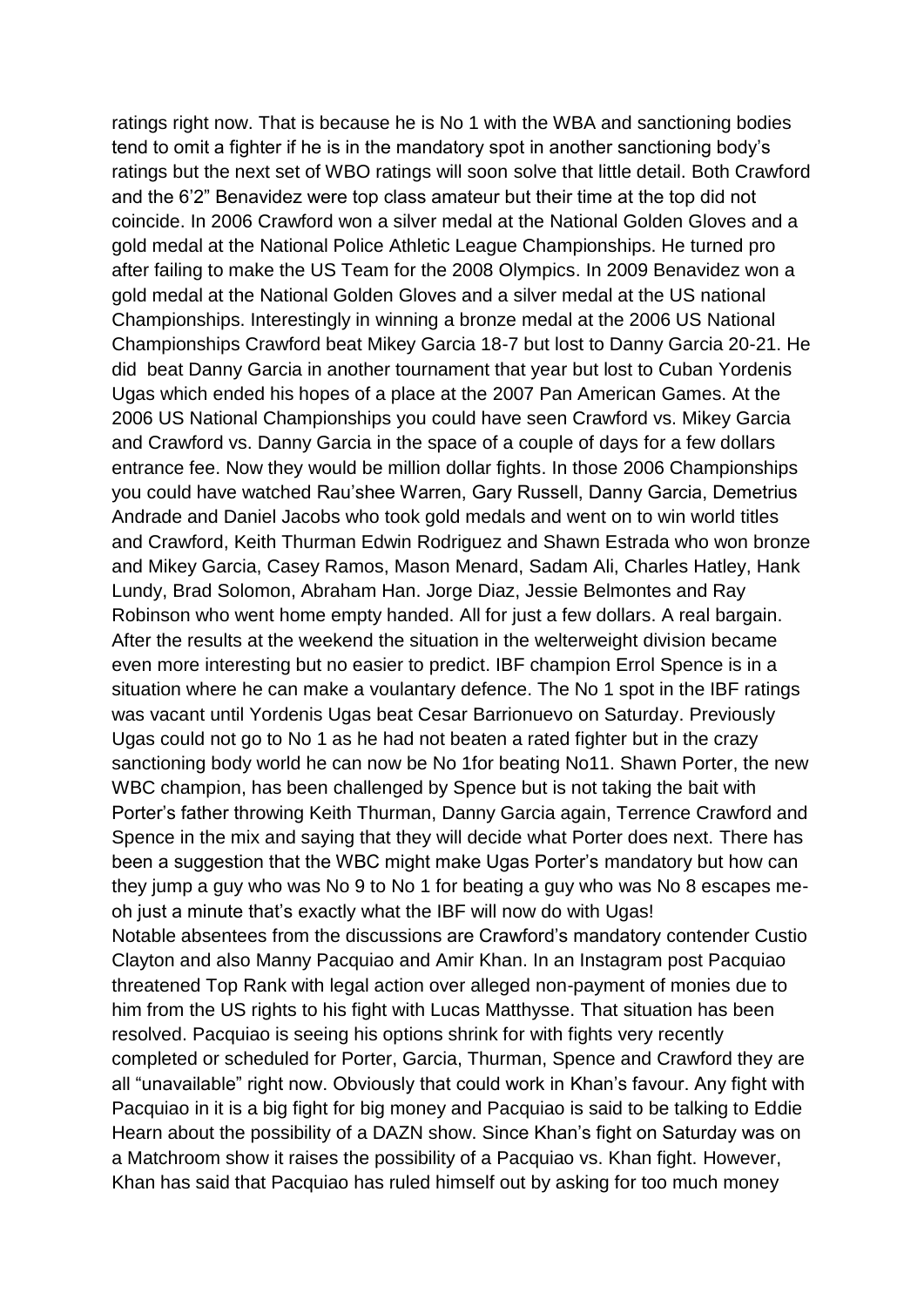and Khan will look to fight Kell Brook-which strengthens Brook's hand. The stumbling block to a Khan vs. Brook fight would be the weight with Khan preferring welterweight but Brook knowing he would struggle to make 147lbs. A catchweight compromise might provide a solution but then they have to talk money and that could be another difficult hurdle. A pity both Pacquiao and Khan are past their best but perhaps that is fortunate for Khan.

With Oleg Usyk having signed with Eddie Hearn the drums are beating for Usyk vs. Tony Bellew. Not much drum rolling needed for what will be a big attraction which sells itself. However the WBA are insisting that Usyk faces Denis Lebedev. Whether Usyk does fight Lebedev or not the WBA will still be off a very embarassing hook that their multi-title greed has speared them. Right now they have a super champion in Usyk, a secondary champion in Beibut Shumenov and an interim champion in Arsen Goulamirian. At the start of this year Lebedev was their super champion. To tidy things up they tucked Lebedev out of sight as "champion in recess". However Lebedev has come out of the little corner they tucked him into and now they have no title for him. It will be interesting to see how they deal with that on their next ratings. They will have to invent a title for Lebedev. How about "super secondary interim no longer in recess champion". Ah what a tangled web we weave………………… There are two possible solutions. Usyk could relinquish the WBA title or they can recant their mandatory order and agree to the Usyk vs. Bellew fight on the understanding that the winner of Usyk vs. Bellew agrees to fight Lebedev. Bellew's last fight was his win over David Haye in a heavyweight bout in May. He has not fought at cruiserweight since beating B J Flores in October 2016. Although right up to and including their 31 July issued ratings the WBA had not rated Bellew at any position in any division he suddenly appeared at No 8 cruiser in their latest ratings. So is that a sign that they are going to approve Usyk vs. Bellew?

Excellent show building for New Orleans on 27 October. Two quarter finals of the WBSS super light series will see Regis Prograis take on Terry Flanagan and Swede Anthony Yigit against Ukrainian Ivan Baranchyk.

I would really have liked to see Donnie Nietes become a four division champion putting him level with Nonito Donaire. I saw the contests last weekend as a close fight but thought he beat Aston Palicte. The 36-year-old Filipino is now 16-0-2 in 18 world title fights and 8-0-1 against former, current and future world champions. His only career loss came on a split decision in 2004 in Indonesian against local fighter Angky Angkotta when Angkotta came in 6lbs over the weight but Nietes still went ahead with the fight. Since then he is 30-0-4 in 34 fights. Hopefully he will get another shot at a version of the super fly title but some sources say that he could face Kazuto Ioka next. A very tough ask.

Good to see British super bantam Thomas Ward may get a chance to fight in a final eliminator for the IBF super bantam title against Cesar Juarez. The 24-0 former undefeated British champion is currently No 8 with the IBF and Juarez No 6. With positions 1 and 2 vacant a win over Juarez could allow Ward to jump to No1. Juarez was stopped in five rounds by Isaac Dogboe for the interim WBO title in January but has scored three wins since then two against decent level opposition.